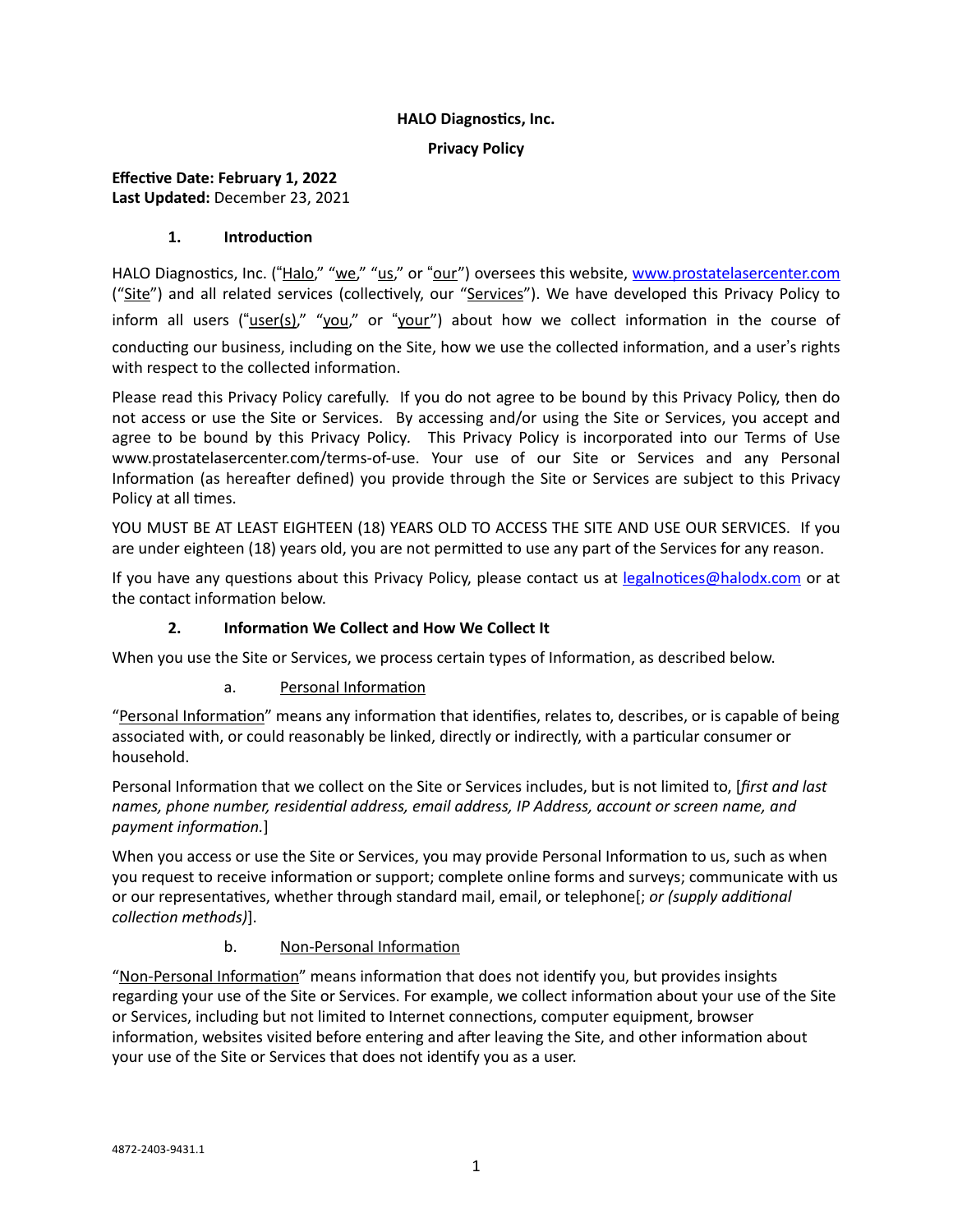[*You may be given the option to receive push notifications while using our Site or Services. In order to serve push notifications, we may need to collect your IP address and a persistent identifier from your device. You can turn off push notifications in your device settings*.]

Personal Information and Non-Personal Information are collectively referenced as "Information." Information we collect about you may be aggregated with other users' Information. It may also be combined with associated Personal Information that you provide to us or that we receive from third parties. [*If we combine or associate information from other sources with Personal Information that we collect through the Site or Services, we will treat the combined Information as Personal Information in accordance with this Policy. If we deidentify or aggregate Personal Information such that it reasonably cannot be linked, directly or indirectly with a particular user, then the deidentified/aggregated information is no longer Personal Information.*]

## c. [*Geolocation Information*

*You may choose to allow us to access your location by granting the Site access to your location when prompted or through your device's location services settings. You may change these settings on your device, but this will impact your use of and access to the Site or Services.]*

## d. [*Third-Party Social Networking Service(s)*

*If you choose to access, visit, and/or use any third-party social networking service(s) that may be integrated with our Site, we may receive your Personal Information and other information about you and your computer, mobile, or other device that you have made available to those social networking services, including information about your contacts through those services. For example, some social networking services allow you to push content from our Site to your contacts or to pull information about your contacts so you can connect with them on or through our Site. Some social networking services also will facilitate registration or enhance or personalize your experience on our Site. Your decision to use a social networking service in connection with our Site is voluntary. However, you should make sure you are comfortable with the information your third-party social networking services may make available by reviewing privacy policies of those providers and/or modifying your privacy settings directly with those networking sites/services.]*

#### **3. Use of Information**

We use Non-Personal Information collected by cookies, web beacons, and other Internet tracking technology to [*store your preferences, improve website navigation, make personalized features and other services available to you, to generate statistical information, monitor and analyze user traffic and usage patterns, monitor and prevent fraud, investigate complaints and potential violations of our policies, to improve the our content and the products, services, materials, and other content that we describe or make available through the Site or Services, and otherwise help administer and improve the Site or Services.*] For more information about our use of tracking technology, please contact us.

We may identify you from your Personal Information and merge or co-mingle Personal Information and Non-Personal Information. Except as otherwise stated, we may use Information we collect from you for the legitimate business purpose of providing our Site or Services to you, including, but not limited to:

- To fulfill or meet the reason you provided the Personal Information. For example, if you share your name and contact information to ask a question about our Services, we will use that Personal Information to respond to your inquiry.
- [*To establish and secure accounts to use the Site or Services, check on your account status, and to validate your username, e-mail, password, and/or other login credentials*.]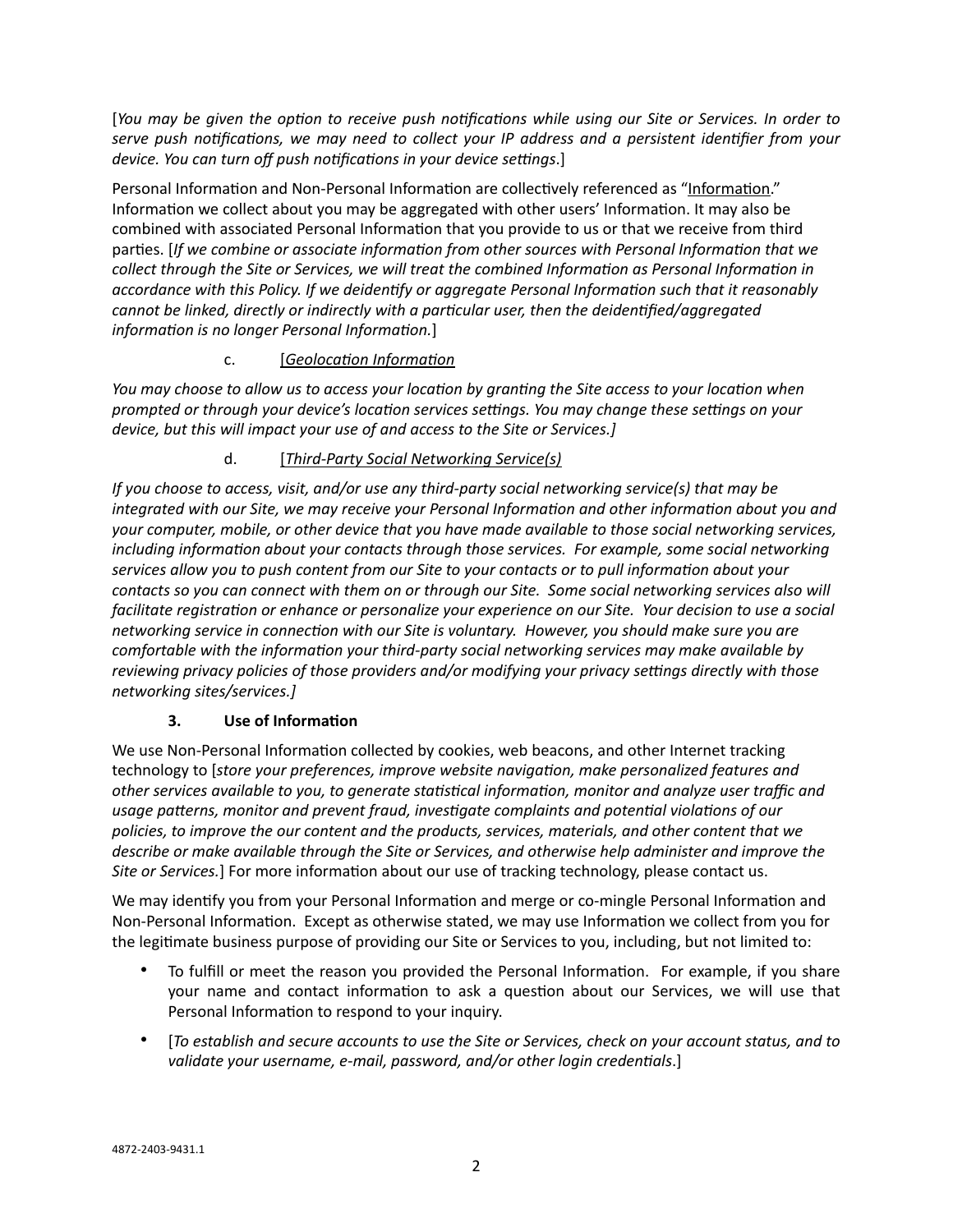- To provide you with support and to respond to your inquiries, including to investigate and address your concerns and monitor and improve our responses.
- To provide, support, personalize, and develop our Site or Services, including without limitation, to conduct aggregate or research analysis and develop business intelligence that helps us to enhance, improve, evaluate, operate, protect, make informed decisions about, and report on the performance of our Site or Services.
- To communicate information and promotional materials to you, where you have not expressed a preference otherwise, and to send you information and updates about the Site or Services.
- To notify you of any changes to relevant agreements, policies, or other terms, and to enforce such terms.
- To work with our service providers, who perform certain business functions or services on our behalf [*and who are bound by contractual obligations consistent with this Privacy Policy*].
- To prevent or investigate fraud, or for risk management purposes, and to help maintain the safety, security, and integrity of our Site or Services, databases and other technology assets, and business.
- To comply with legal obligations, court orders, or in order to exercise any legal claim or to defend against any legal claim.
- To evaluate or conduct a merger, divestiture, restructuring, reorganization, dissolution, or other sale or transfer of some or all of our assets, whether as a going concern or as part of bankruptcy, liquidation, or similar proceeding, in which Personal Information held by us about our consumers is among the assets transferred.
- As otherwise described to you when collecting your Personal Information.

In addition, we may use third-party e-mail providers to deliver communications to you. This is an opt-in e-mail program. If you no longer want to receive these e-mail communications, you may opt-out of

receiving e-mail communications through the "unsubscribe" link or by contacting us [unsubscribe@halodx.com](mailto:unsubscribe@halodx.com)**.**

*[We may, from time to time, invite you to participate in online surveys. The information requested in these surveys may include, but is not limited to, your opinions, beliefs, insights, ideas, activities, experience, purchase history, and purchase intent regarding products, events, and Site or Services. The information collected by these surveys is used to research market trends, company growth, community needs, etc. Your input will help us to improve customer experience and shape development of our products, Site, and Services]*.

#### **4. How We Share Information**

We may share Personal Information with the following parties:

- Corporate affiliates, including corporate parents, subsidiaries, other affiliated entities, and associated entities for the purposes described in this Policy which are required to treat the information in accordance with this Privacy Policy;
- Service providers that help us administer and provide the Site or Services (for example, a web hosting company whose services we use to host our platform). These third-party services providers have access to your Personal Information only for the purpose of performing services on our behalf. [*We have entered into contractual relationships with these service providers and require them to comply with all applicable information privacy laws and regulations and to use the Information only for the purposes for which it was*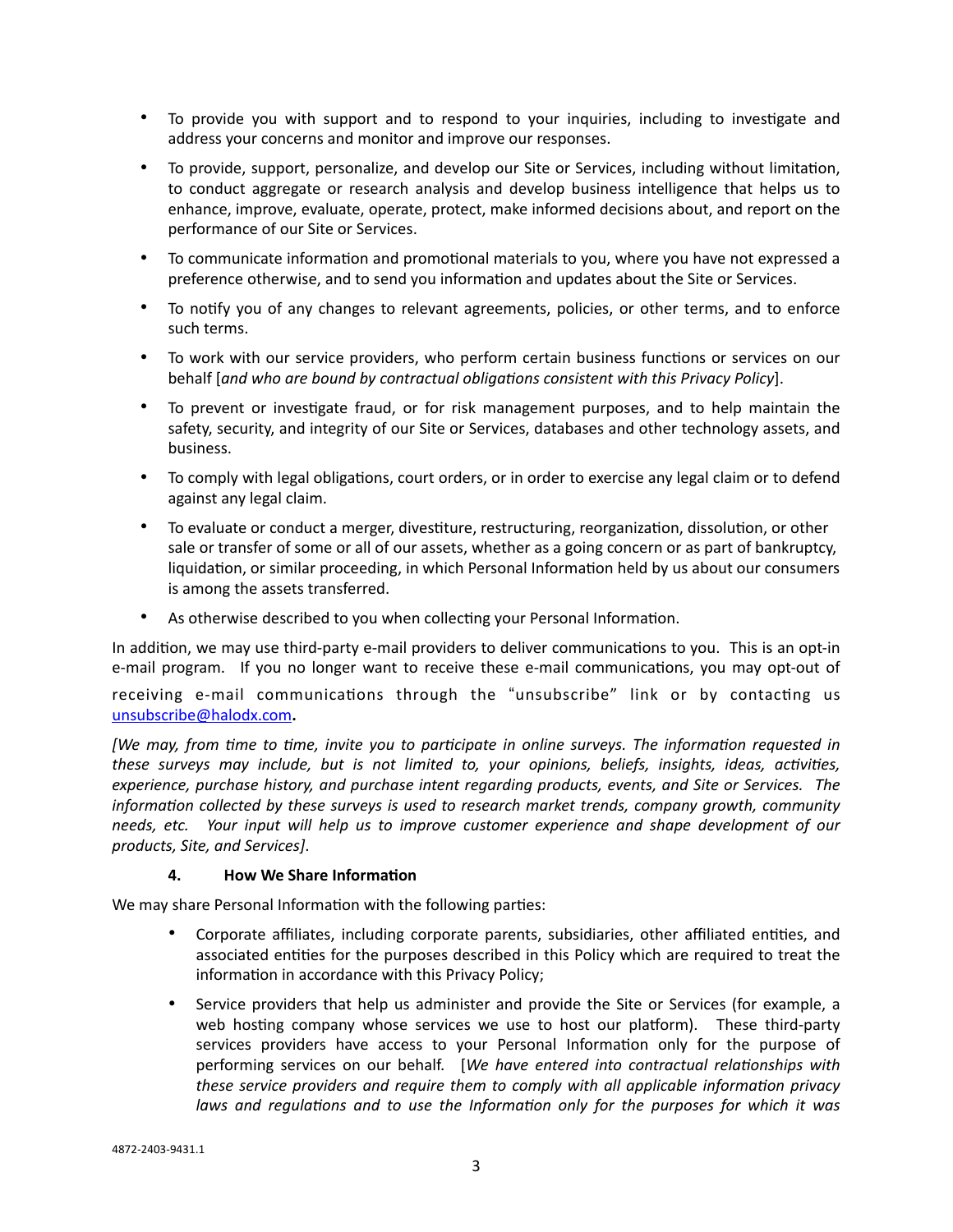*disclosed. We require that any third-party service providers limit their use of your Information solely to providing services to us and that they maintain the confidentiality, security, and integrity of your Information and not make unauthorized use or disclosure of the Information*;]

- Authorized third parties, who are parties directly authorized by you to receive the applicable Information, such as when you authorize a third-party application provider to access your account. The use of your Information by an authorized third party is subject to the third party's privacy policy;
- Third parties in the event of any reorganization, merger, sale, joint venture, assignment, transfer, or other disposition of all or any portion of our business, assets or stock (including in connection with any bankruptcy or similar proceedings), in which case we will require the recipient to use such information in accordance with this Privacy Policy;
- As we believe necessary: (i) under applicable law; (ii) to enforce applicable terms and conditions; (iii) to protect our rights, privacy, safety or property, and/or that of our affiliates, you, or others; (iv) to detect, prevent, or otherwise address fraud, security or technical issues; (v) to respond to claims that contact information (e.g. name, e-mail address, etc.) of a third-party has been posted or transmitted without their consent or as a form of harassment and (vi) to respond to requests from courts, law enforcement agencies, regulatory agencies, and other public and government authorities, which may include authorities outside your country of residence; and
- Pursuant to your express consent.

## **5. Information Security**

We take reasonable steps online and offline to safeguard the Personal Information that you provide to us.

It is common knowledge that transmission of information via the Internet is not wholly secure, and we cannot guarantee or warrant the security of your Personal Information, or any other information, transmitted to or through our Site or Services or otherwise provided to us. We are not responsible for the theft, destruction, or inadvertent disclosure of such information. It is your responsibility to safeguard any passwords, ID numbers, or other special access features associated with your use of the Service(s). Any transmission of information is at your own risk.

If you have any questions about security on our Site or Services, or if you become aware of [*any unauthorized use of an account, loss of your account credentials*,] or suspect a security breach, notify us immediately via email at [legalnotices@halodx.com.](mailto:legalnotices@halodx.com) If our security system is breached, we will notify you of the breach to the extent required under applicable law.

# **6. Information Retention**

We retain the Personal Information we receive as described in this Privacy Policy for as long as you use our Site or Services or as necessary to fulfill the purpose(s) for which it was collected, provide our products and services, resolve disputes, establish legal defenses, conduct audits, pursue legitimate business purposes, enforce our agreements, and comply with applicable laws.

# **7. Links to Third Party Sites**

The Site or Services may contain links to other sites that are not operated by us. If you click on a link to

another site, you will be directed to that third party"s site. Such links do not constitute an endorsement by us of those other websites, their content or services, or the persons or entities associated with those websites. This Privacy Policy does not apply to third-party websites. We have no control over, and